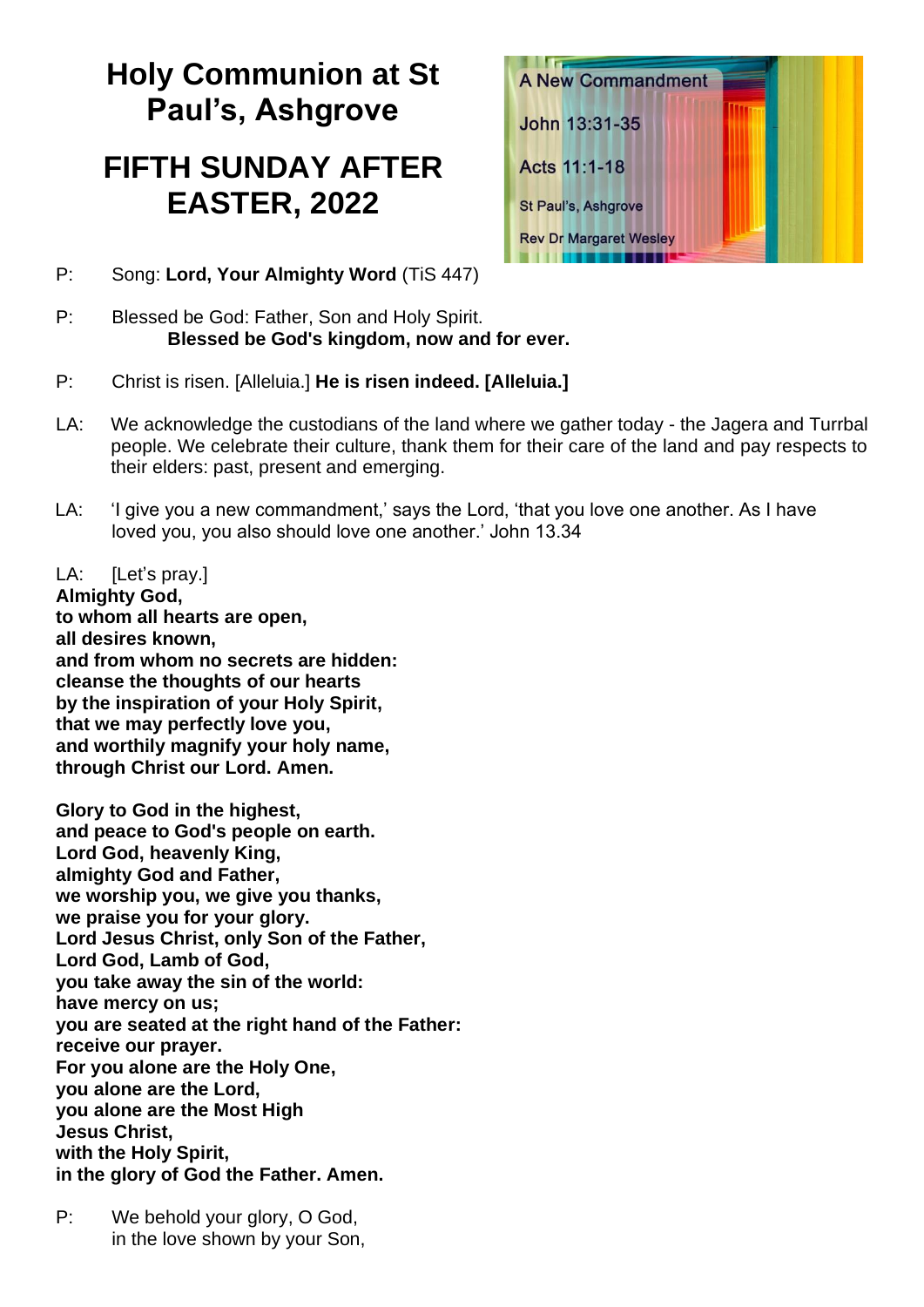lifted up on the cross and exalted on high: be glorified anew in the love we have for one another as disciples of the risen Lord Jesus, who lives and reigns with you, in the unity of the Holy Spirit, one God, for ever and ever. **Amen**.

#### **Acts 11: 1-18**

**<sup>1</sup>** Now the apostles and the believers who were in Judea heard that the Gentiles had also accepted the word of God. **<sup>2</sup>** So when Peter went up to Jerusalem, the circumcised believers criticized him, **<sup>3</sup>** saying, 'Why did you go to uncircumcised men and eat with them?' **<sup>4</sup>** Then Peter began to explain it to them, step by step, saying, **<sup>5</sup>** 'I was in the city of Joppa praying, and in a trance I saw a vision. There was something like a large sheet coming down from heaven, being lowered by its four corners; and it came close to me. **<sup>6</sup>** As I looked at it closely I saw four-footed animals, beasts of prey, reptiles, and birds of the air. **<sup>7</sup>** I also heard a voice saying to me, "Get up, Peter; kill and eat." **<sup>8</sup>** But I replied, "By no means, Lord; for nothing profane or unclean has ever entered my mouth." **<sup>9</sup>** But a second time the voice answered from heaven, "What God has made clean, you must not call profane." **<sup>10</sup>** This happened three times; then everything was pulled up again to heaven. **<sup>11</sup>** At that very moment three men, sent to me from Caesarea, arrived at the house where we were. **<sup>12</sup>** The Spirit told me to go with them and not to make a distinction between them and us. These six brothers also accompanied me, and we entered the man's house. **<sup>13</sup>** He told us how he had seen the angel standing in his house and saying, "Send to Joppa and bring Simon, who is called Peter; **<sup>14</sup>** he will give you a message by which you and your entire household will be saved." **<sup>15</sup>** And as I began to speak, the Holy Spirit fell upon them just as it had upon us at the beginning. **<sup>16</sup>** And I remembered the word of the Lord, how he had said, "John baptized with water, but you will be baptized with the Holy Spirit." **<sup>17</sup>** If then God gave them the same gift that he gave us when we believed in the Lord Jesus Christ, who was I that I could hinder God?' **<sup>18</sup>** When they heard this, they were silenced. And they praised God, saying, 'Then God has given even to the Gentiles the repentance that leads to life.'

For the word of the Lord, **Thanks be to God.** 

#### **Psalm 148**

<sup>1</sup> Praise the Lord, praise the Lord from heaven: **O praise him in the heights.** <sup>2</sup> Praise him, all his angels: **O praise him, all his host.** <sup>3</sup> Praise him, sun and moon: **praise him, all you stars of light.** <sup>4</sup> Praise him, you highest heaven: **and you waters that are above the heavens.** <sup>5</sup> Let them praise the name of the Lord: **for he commanded and they were made.** <sup>6</sup> He established them for ever and ever: **he made an ordinance which shall not pass away.** <sup>7</sup> O praise the Lord from the earth: **praise him, you sea-monsters and all deeps;**  $8$  Fire and hail, mist and snow: **and storm-wind fulfilling his command;** <sup>9</sup> Mountains and all hills: **fruit trees and all cedars;** <sup>10</sup> Beasts of the wild, and all cattle: **creeping things and winged birds;** <sup>11</sup> Kings of the earth, and all peoples: **princes, and all rulers of the world;**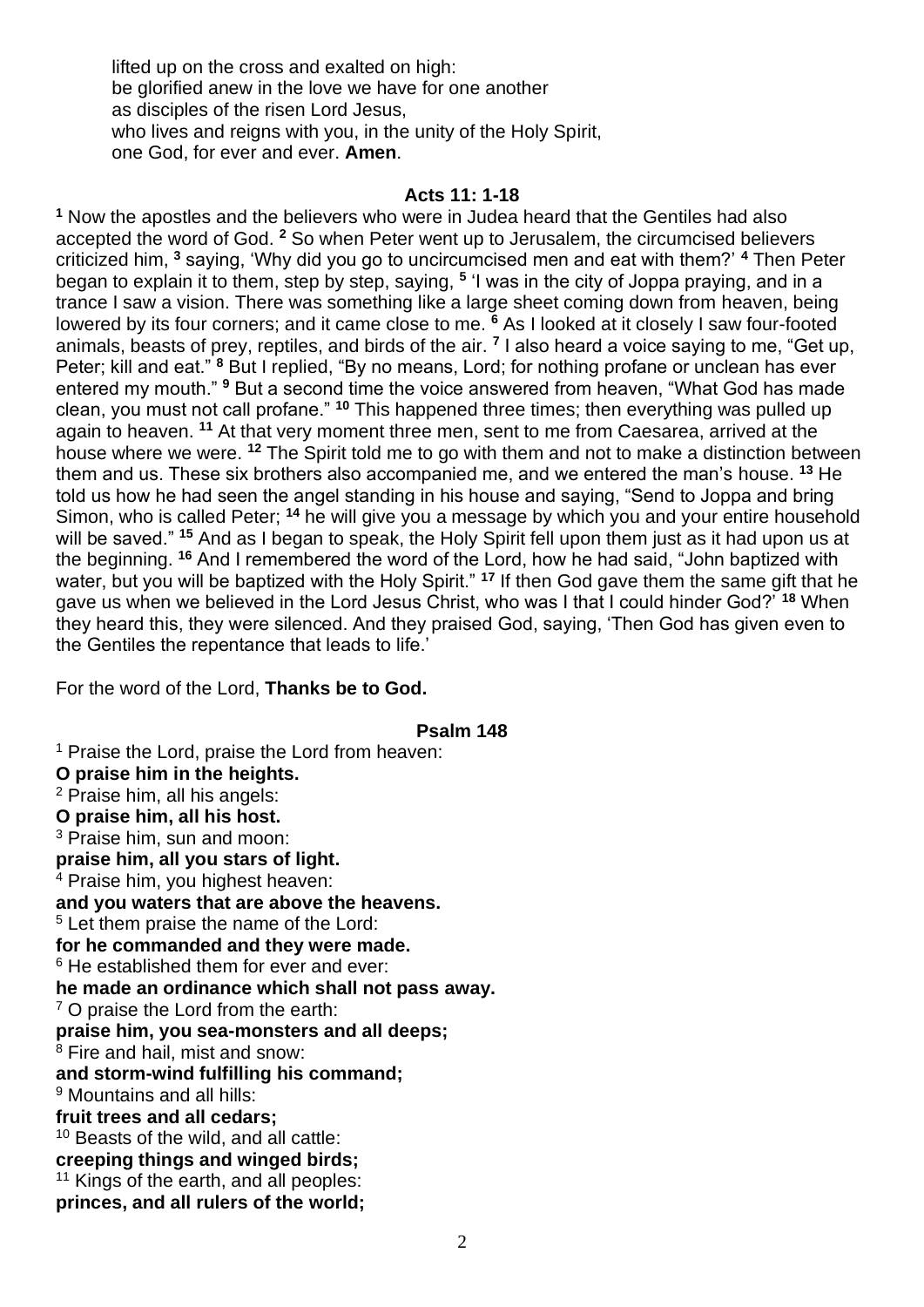<sup>12</sup> Young men and maidens:

**old folk and children together.**

<sup>13</sup> Let them praise the name of the Lord:

**for his name alone is exalted.**

<sup>14</sup> His glory is above earth and heaven:

**and he has lifted high the horn of his people.**

<sup>15</sup> Therefore he is the praise of all his servants:

**of the children of Israel, a people that is near him. Praise the Lord.**

### **Revelation 21: 1-6**

**<sup>1</sup>** Then I saw a new heaven and a new earth; for the first heaven and the first earth had passed away, and the sea was no more.

**<sup>2</sup>** And I saw the holy city, the new Jerusalem, coming down out of heaven from God, prepared as a bride adorned for her husband.

**<sup>3</sup>** And I heard a loud voice from the throne saying,

'See, the home of God is among mortals.

He will dwell with them;

they will be his peoples,

and God himself will be with them;

**<sup>4</sup>** he will wipe every tear from their eyes.

Death will be no more;

mourning and crying and pain will be no more,

for the first things have passed away.'

**<sup>5</sup>** And the one who was seated on the throne said, 'See, I am making all things new.' Also he said, 'Write this, for these words are trustworthy and true.'

**<sup>6</sup>** Then he said to me, 'It is done! I am the Alpha and the Omega, the beginning and the end. To the thirsty I will give water as a gift from the spring of the water of life.

For the word of the Lord, **thanks be to God.**

**LA:** Song: **God is Love** (TiS 153)

The Lord be with you. **And also with you.** 

The Gospel of our Lord Jesus Christ according to John chapter 15 beginning at verse 1. **Glory to you Lord Jesus Christ.** 

## **John 13: 31-35**

**<sup>31</sup>** When he had gone out, Jesus said, 'Now the Son of Man has been glorified, and God has been glorified in him. **<sup>32</sup>** If God has been glorified in him, God will also glorify him in himself and will glorify him at once. **<sup>33</sup>** Little children, I am with you only a little longer. You will look for me; and as I said to the Jews so now I say to you, "Where I am going, you cannot come." **<sup>34</sup>** I give you a new commandment, that you love one another. Just as I have loved you, you also should love one another. **<sup>35</sup>** By this everyone will know that you are my disciples, if you have love for one another.'

For the Gospel of the Lord, **praise to you Lord Jesus Christ.** 

**Sermon**

**Silence**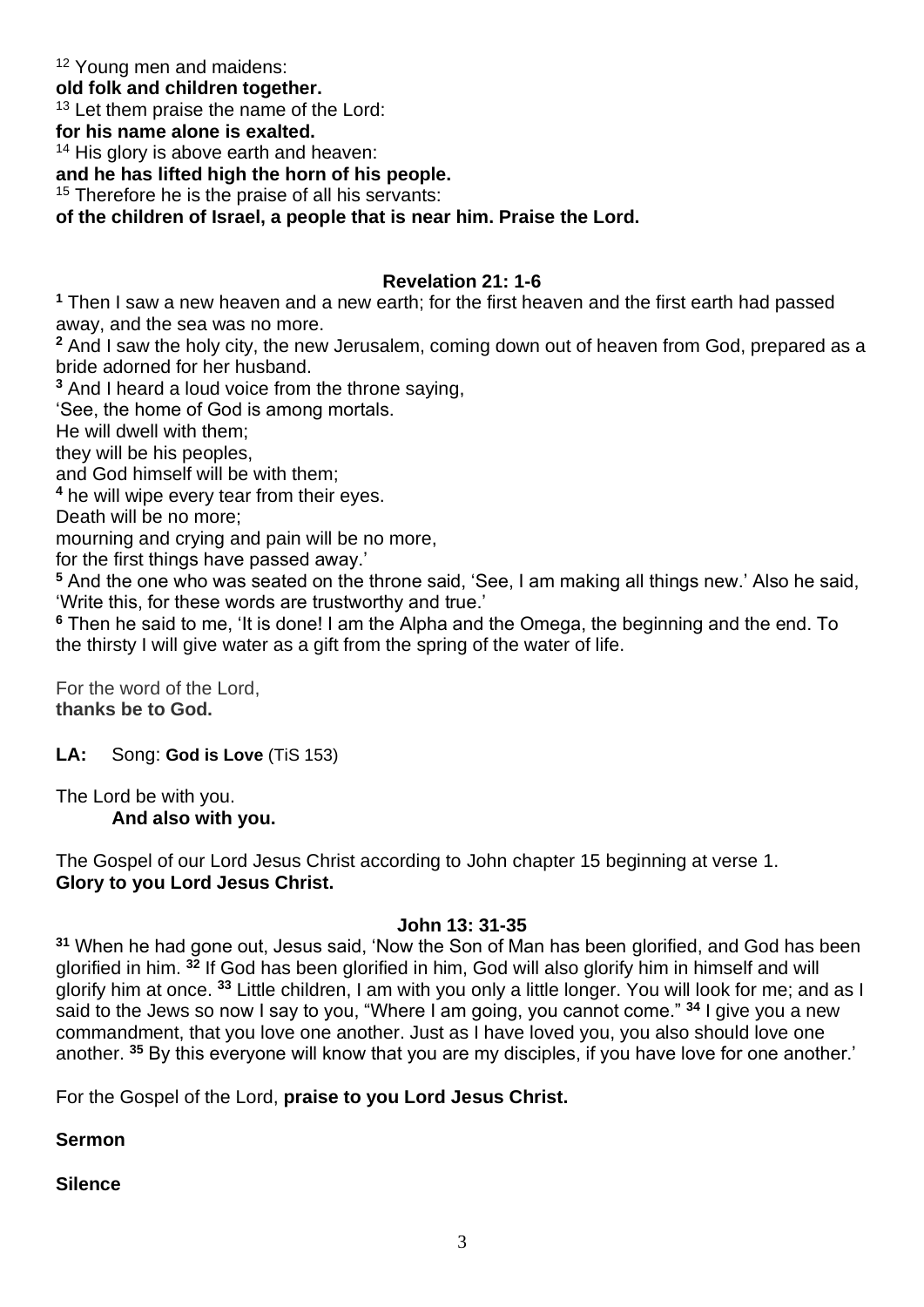#### **LA: Nicene Creed**

Let us together affirm the faith of the Church **We believe in one God, the Father, the almighty, maker of heaven and earth, of all that is, seen and unseen. We believe in one Lord, Jesus Christ, the only Son of God, eternally begotten of the Father, God from God, Light from Light, true God from true God, begotten, not made, of one being with the Father; through him all things were made. For us and for our salvation he came down from heaven, was incarnate of the Holy Spirit and the virgin Mary and became truly human. For our sake he was crucified under Pontius Pilate; he suffered death and was buried. On the third day he rose again in accordance with the Scriptures; he ascended into heaven and is seated at the right hand of the Father. He will come again in glory to judge the living and the dead and his kingdom will have no end. We believe in the Holy Spirit, the Lord, the giver of life, who proceeds from the Father and the Son, who with the Father and the Son is worshipped and glorified, who has spoken through the prophets. We believe in one holy catholic and apostolic Church. We acknowledge one baptism for the forgiveness of sins. We look for the resurrection of the dead, and the life of the world to come. Amen.** 

## **LA: THE PRAYERS OF THE PEOPLE**

Let us pray for the world and for the Church.

**…**

LA: Accept our prayers through Jesus Christ our Lord, who taught us to pray,

**Our Father in heaven, hallowed be your name, your kingdom come, your will be done, on earth as in heaven. Give us today our daily bread. Forgive us our sins as we forgive those who sin against us. Save us from the time of trial**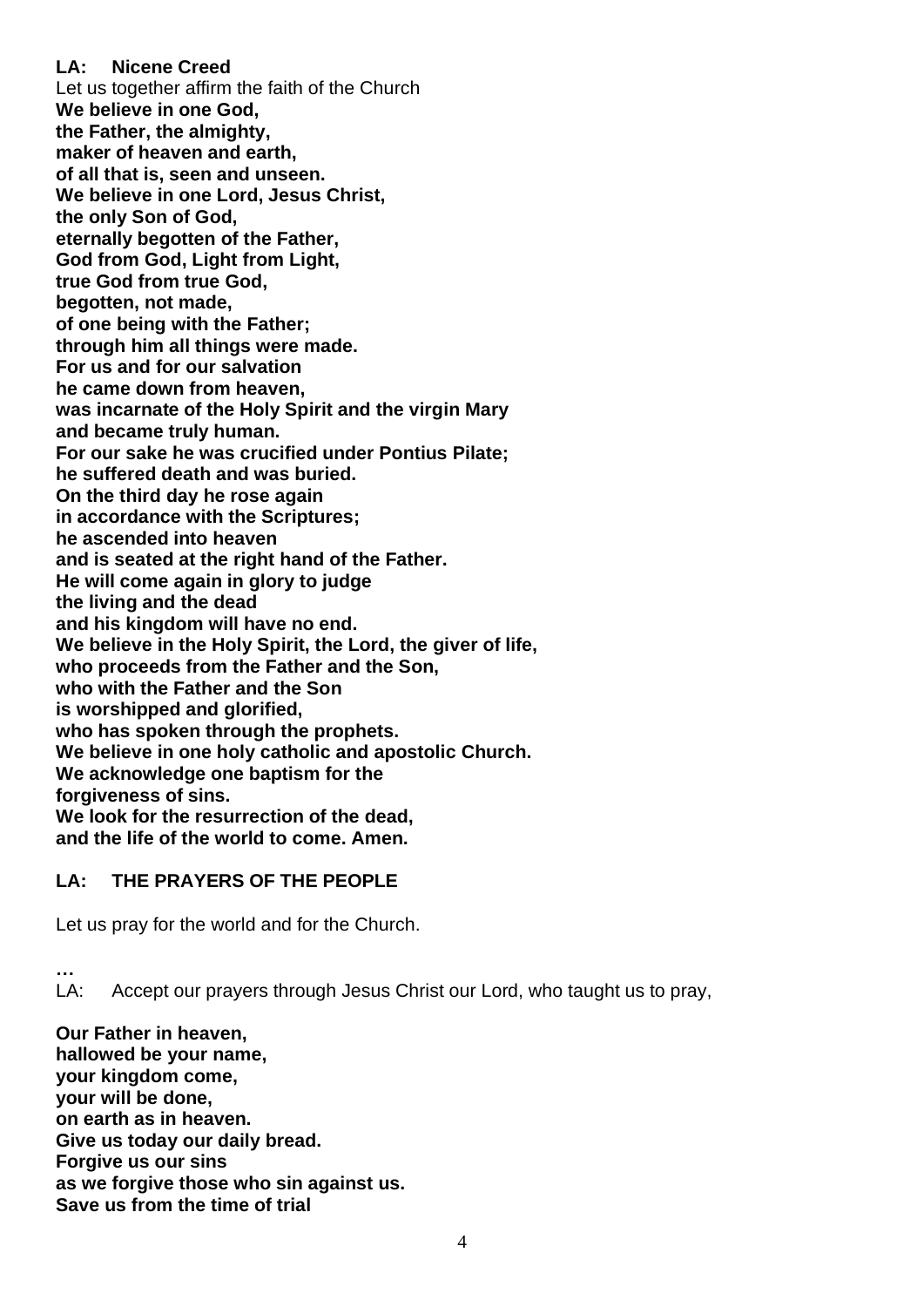#### **and deliver us from evil. For the kingdom, the power, and the glory are yours now and for ever. Amen.**

Lord, have mercy **Christ, have mercy** Lord, have mercy

LA: Christ our Passover Lamb has been offered for us, therefore we come to celebrate the festival.

Let us confess our sins in penitence and faith, with a sincere and a true heart.

**Merciful God, our maker and our judge, we have sinned against you in thought, word, and deed, and in what we have failed to do: we have not loved you with our whole heart; we have not loved our neighbours as ourselves; we repent, and are sorry for all our sins. Father, forgive us. Strengthen us to love and obey you in newness of life; through Jesus Christ our Lord. Amen.** 

- P: Almighty God, who has promised forgiveness to all who turn to him in faith: pardon you and set you free from all your sins, strengthen you in all goodness and keep you in eternal life, through Jesus Christ our Lord. Amen.
- P: We are the body of Christ. **His Spirit is with us.**  The peace of the risen Lord be always with you. **And also with you.**

*All may exchange a sign of peace, maintaining 1.5m separation and without touching.*

## **P:** Song: **We Limit Not the Truth of God** (TiS 453)

*Note that we cannot pass collection bowls around at this time. There is a box on your way out to receive your offerings. Alternatively, please consider giving electronically through your bank.* St Paul's bank details are BSB: 704901 Acc NO: 00004420

P: The Lord be with you. **And also with you.**  Lift up your hearts. **We lift them to the Lord.**  Let us give thanks to the Lord our God. **It is right to give our thanks and praise.** 

> All thanks and praise, glory and honour, be yours at all times, in every place, holy and loving Father, true and living God. We praise you that through your eternal Word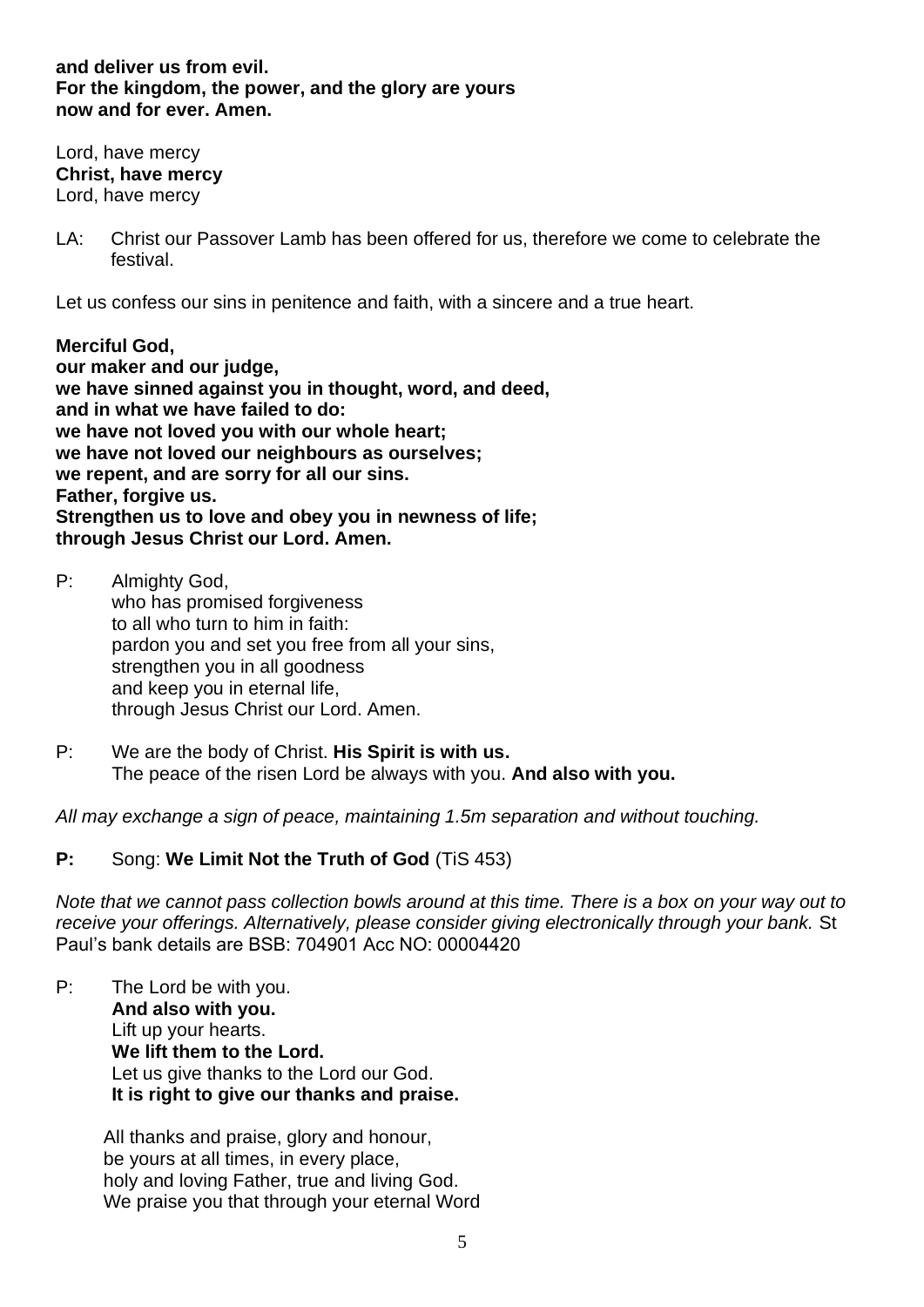you brought the universe into being and made us in your own image. You have given us this earth to care for and delight in, and with its bounty you preserve our life. We thank you that you bound yourself to the human race with the promises of a gracious covenant and called us to serve you in love and peace. Above all, we give you thanks for your Son, our Saviour Jesus Christ: born as one of us, he lived our common life and offered his life to you in perfect obedience and trust. By his death he delivered us from sin, brought us new life, and reconciled us to you and to one another. And now we give you thanks that you raised Jesus to life triumphant, and exalted him in glory. By his victory over death, the reign of sin is ended, a new day has dawned, a broken world is restored and we are made whole once more. Therefore with angels and archangels, with apostles, and prophets, with holy men and women of every age, we proclaim your great and glorious name: **Holy, holy, holy Lord, God of power and might, Heaven and earth are full of your glory. Hosanna in the highest. Blessed is he who comes in the name of the Lord. Hosanna in the highest.**  Holy God, we thank you for these gifts of your creation, this bread and wine, and we pray that we who eat and drink them in obedience to our Saviour Christ, by the power of the Holy Spirit, may be partakers of his body and blood, and be made one with him and with each other in peace and love. On the night he was betrayed Jesus took bread; and when he had given you thanks he broke it, and gave it to his disciples, saying, 'Take, eat. This is my body given for you. Do this in remembrance of me.' After supper, he took the cup, and again giving you thanks he gave it to his disciples, saying, 'Drink from this, all of you. This is my blood of the new covenant shed for you and for many for the forgiveness of sins. Do this, as often as you drink it, in remembrance of me.' **Christ has died. Christ is risen. Christ will come again.** 

6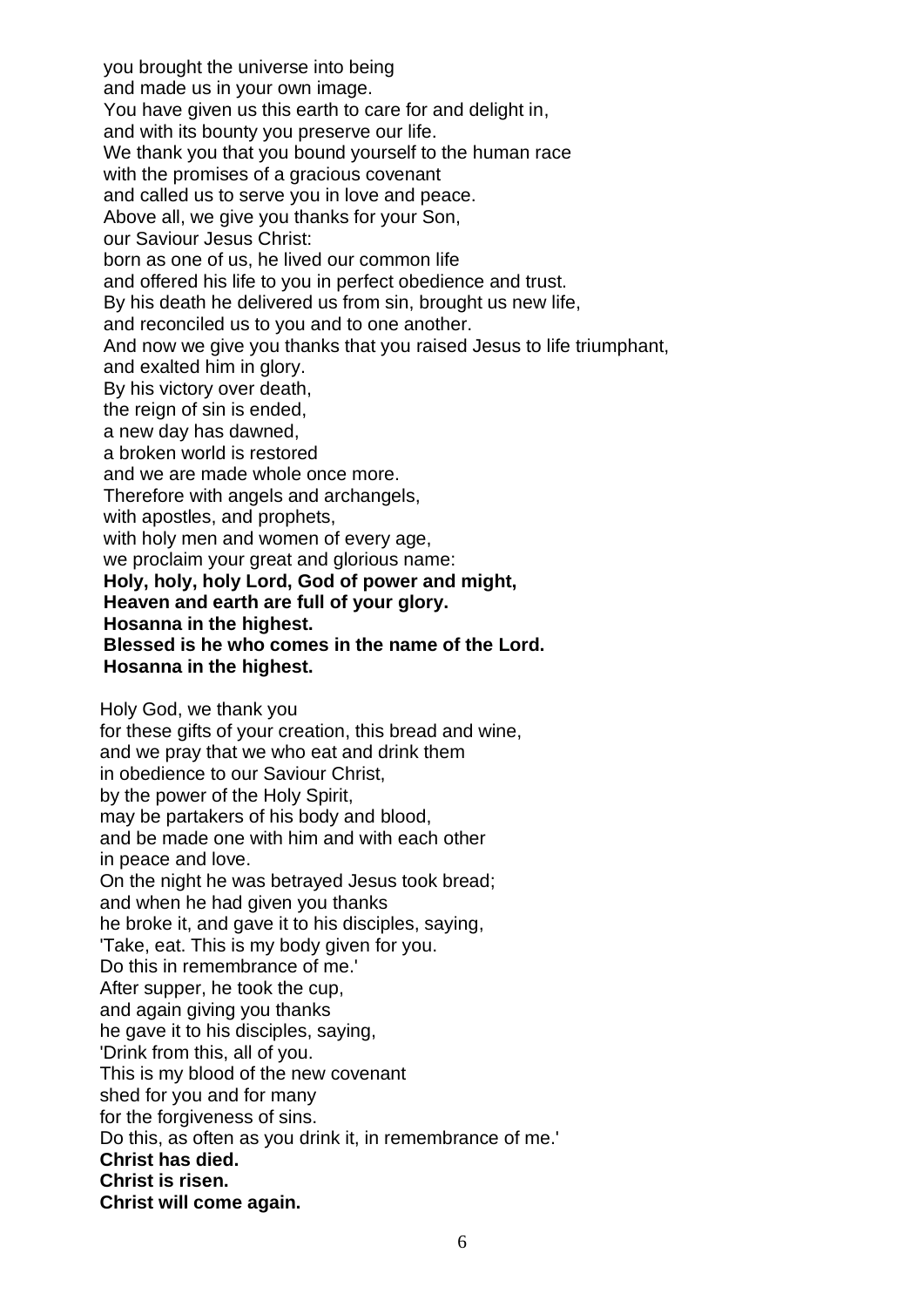Therefore we do as our Saviour has commanded: proclaiming his offering of himself made once for all upon the cross, his mighty resurrection and glorious ascension, and looking for his coming again, we celebrate, with this bread and this cup, his one perfect and sufficient sacrifice for the sins of the whole world.

As we eat and drink this holy sacrament, renew us by your Spirit that we may be united in the body of your Son and serve you as a royal priesthood in the joy of your eternal kingdom. Receive our praises, Father, through Jesus Christ our Lord, with whom and in whom, by the power of the Holy Spirit, we worship you in songs of never-ending praise:

#### **Blessing and honour and glory and power are yours for ever and ever. Amen.**

We break this bread to share in the body of Christ. We who are many are one body, **for we all share in the one bread.** 

#### *Jesus, Lamb of God, have mercy on us. Jesus, bearer of our sins, have mercy on us. Jesus, redeemer of the world, grant us your peace.*

The gifts of God for the people of God. Come let us take this holy sacrament in remembrance that Christ died for us, and feed on him in our hearts by faith with thanksgiving.

*We are now able to share communion wine as well as bread. If you do not feel comfortable to receive wine from the common cup, please feel no pressure to do so. If you are experiencing any viral symptoms, please refrain from drinking from the cup.*

*While others are receiving communion you may wish to listen or quietly sing along to the communion while remaining seated. Communion Hymn (Not announced):* A New Commandment (TiS 699)

## Bountiful God,

at this table you graciously feed us with the bread of life and the cup of eternal salvation. May we who have reached out our hands to receive this sacrament be strengthened in your service; we who have sung your praises tell of your glory and truth in our lives; we who have seen the greatness of your love